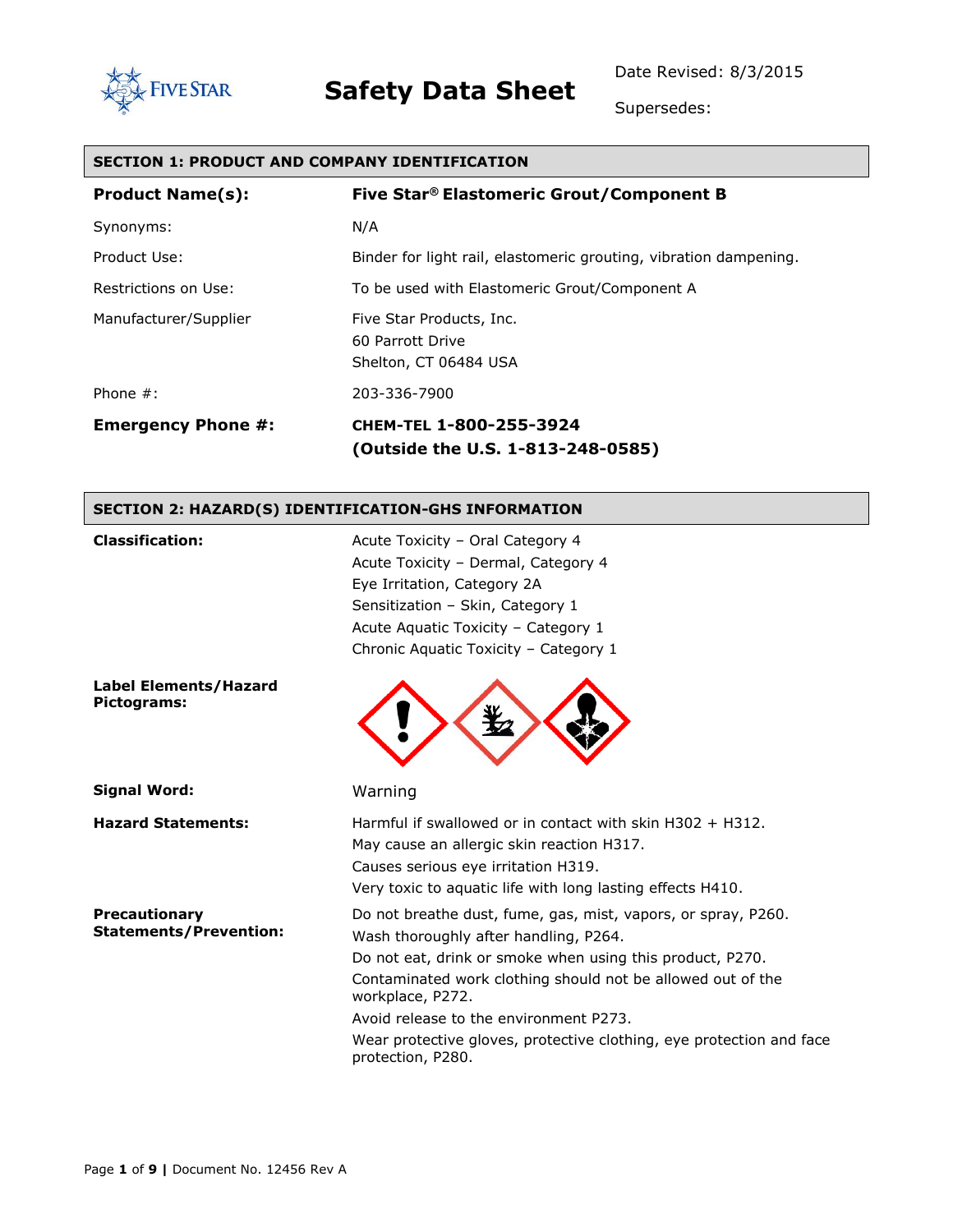

Date Revised: 8/3/2015

Supersedes:

| <b>Response:</b>                                    | If swallowed: Rinse mouth. Do NOT induce vomiting, P330, P331.                                                                                                   |
|-----------------------------------------------------|------------------------------------------------------------------------------------------------------------------------------------------------------------------|
|                                                     | If on skin (or hair): Take off immediately all contaminated clothing.<br>Rinse skin with water/shower, P361, P353.                                               |
|                                                     | If inhaled: Remove person to fresh air and keep comfortable for<br>breathing, P340.                                                                              |
|                                                     | If in eyes: Rinse cautiously with water for several minutes, P351.<br>Remove contact lenses, if present and easy to do. Continue rinsing,<br>P338.               |
|                                                     | Immediately call a poison center or doctor, P310.                                                                                                                |
|                                                     | If skin irritation or rash occurs, P333: Get medical advice/attention,<br>P313.                                                                                  |
|                                                     | If experiencing respiratory symptoms, P342: Call a poison center or<br>doctor, P310. Wash contaminated clothing before reuse, P363.                              |
| Storage:                                            | Store locked up.                                                                                                                                                 |
| Disposal:                                           | Dispose of contents/container in accordance with applicable regional,<br>national, and local laws and regulations.                                               |
| Carcinogenicity:                                    | No component of this product present at levels greater than or equal to<br>0.1% is identified as a probable, possible, or confirmed human<br>carcinogen by IARC. |
|                                                     | No component of this product present at levels greater than or equal to<br>0.1% is identified as a carcinogen or potential carcinogen by OSHA.                   |
|                                                     | No component of this product present at levels greater than or equal to<br>0.1% is identified as a known or anticipated carcinogen by NTP.                       |
| <b>Hazards Not Otherwise</b><br><b>Classified:</b>  | N/A                                                                                                                                                              |
| <b>Ingredients with Unknown</b><br><b>Toxicity:</b> | N/A                                                                                                                                                              |

| <b>SECTION 3: COMPOSITION/INFORMATION ON INGREDIENTS</b> |                         |         |           |
|----------------------------------------------------------|-------------------------|---------|-----------|
| <b>Hazardous</b><br>Ingredient(s)                        | Common<br>Name/Synonyms | CAS No. | % wt/wt   |
| Aromatic<br>Thiomethyldiamine                            | Not available           | TS      | $20 - 35$ |
| Aromatic Ethyldiamine                                    | Not available           | TS      | $2 - 10$  |

#### **SECTION 4: FIRST AID MEASURES**

**Inhalation:** If inhaled: Remove person to fresh air and keep comfortable for breathing.

If experiencing respiratory symptoms call poison center or doctor.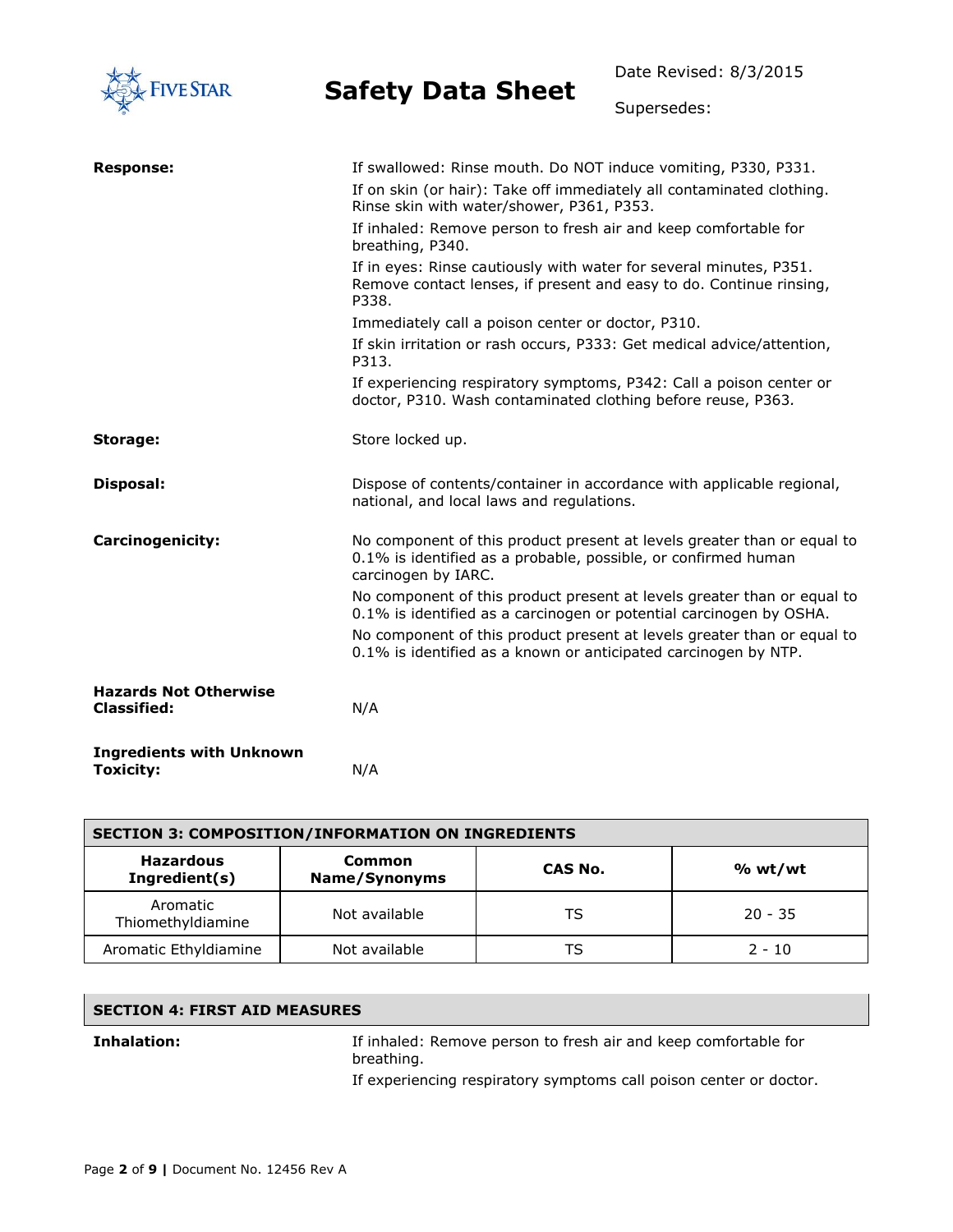Date Revised: 8/3/2015 **Safety Data Sheet IVE STAR** Supersedes: **Eye Contact:** If in eyes: Rinse cautiously with water for at least 30 minutes. Remove contact lenses, if present and easy to do. Continue rinsing. Immediately call a poison center or doctor. **Skin Contact: If on skin (or hair): Take off immediately all contaminated clothing.** Rinse skin with water/shower for at least 15 minutes. Immediately call a poison center or doctor if irritation develops. Wash contaminated clothing before reuse. **Ingestion:** If swallowed: Rinse mouth. Do NOT induce vomiting. Immediately call a poison center or doctor. If vomiting occurs naturally, have victim lean forward to reduce the risk of aspiration. Never give anything by mouth to an unconscious person. **General Advice:** In case of accident or if you feel unwell, seek medical advice immediately (show the label or SDS where possible). **Note to Physicians:** Symptoms may not appear immediately.

| <b>SECTION 5: FIRE-FIGHTING MEASURES</b>                 |                                                                                                                                                                                                                                                                       |  |
|----------------------------------------------------------|-----------------------------------------------------------------------------------------------------------------------------------------------------------------------------------------------------------------------------------------------------------------------|--|
| <b>Flammability and Explosion</b><br><b>Information:</b> | Not flammable or combustible by OSHA/WHMIS criteria                                                                                                                                                                                                                   |  |
| <b>Sensitivity to Mechanical</b><br>Impact:              | This material is not sensitive to mechanical impact.                                                                                                                                                                                                                  |  |
| <b>MEANS OF EXTINCTION</b>                               |                                                                                                                                                                                                                                                                       |  |
| <b>Suitable Extinguishing Media:</b>                     | Small Fire: Dry chemical, CO2, or water spray.<br>Large Fire: Dry chemical, CO2, alcohol-resistant foam or water spray.<br>Move containers from fire area if you can do it without risk. Dike fire-<br>control water for later disposal; do not scatter the material. |  |
| <b>Unsuitable Extinguishing</b><br>Media:                | Water spray jet.                                                                                                                                                                                                                                                      |  |
| <b>Product of Combustion:</b>                            | Carbon Monoxide, Carbon Dioxide. Nitrogen oxides, sulfur oxides.                                                                                                                                                                                                      |  |
| <b>Protection of Firefighters:</b>                       | In the event of fire, wear self-contained breathing apparatus with full<br>protective flameproof clothing.                                                                                                                                                            |  |

#### **SECTION 6: ACCIDENTAL RELEASE MEASURES**

| <b>Emergency Procedures:</b>      | For large spills: As an immediate precautionary measure, isolate spill<br>or leak area in all directions for at least 50 meters (150ft). Stay<br>upwind. Keep out of low areas. Ventilate enclosed areas. Notify<br>relevant authorities if necessary.<br>Small spills: contain/dike spillage with appropriate spillage absorbent<br>and follow clean-up guidance. |
|-----------------------------------|--------------------------------------------------------------------------------------------------------------------------------------------------------------------------------------------------------------------------------------------------------------------------------------------------------------------------------------------------------------------|
| <b>Personal Precautions:</b>      | Do not touch damaged containers or spilled material unless wearing<br>appropriate protective clothing. Use personal protection recommended<br>in Section 8.                                                                                                                                                                                                        |
| <b>Environmental Precautions:</b> | Prevent entry into waterway, sewers, basements, or confined areas.                                                                                                                                                                                                                                                                                                 |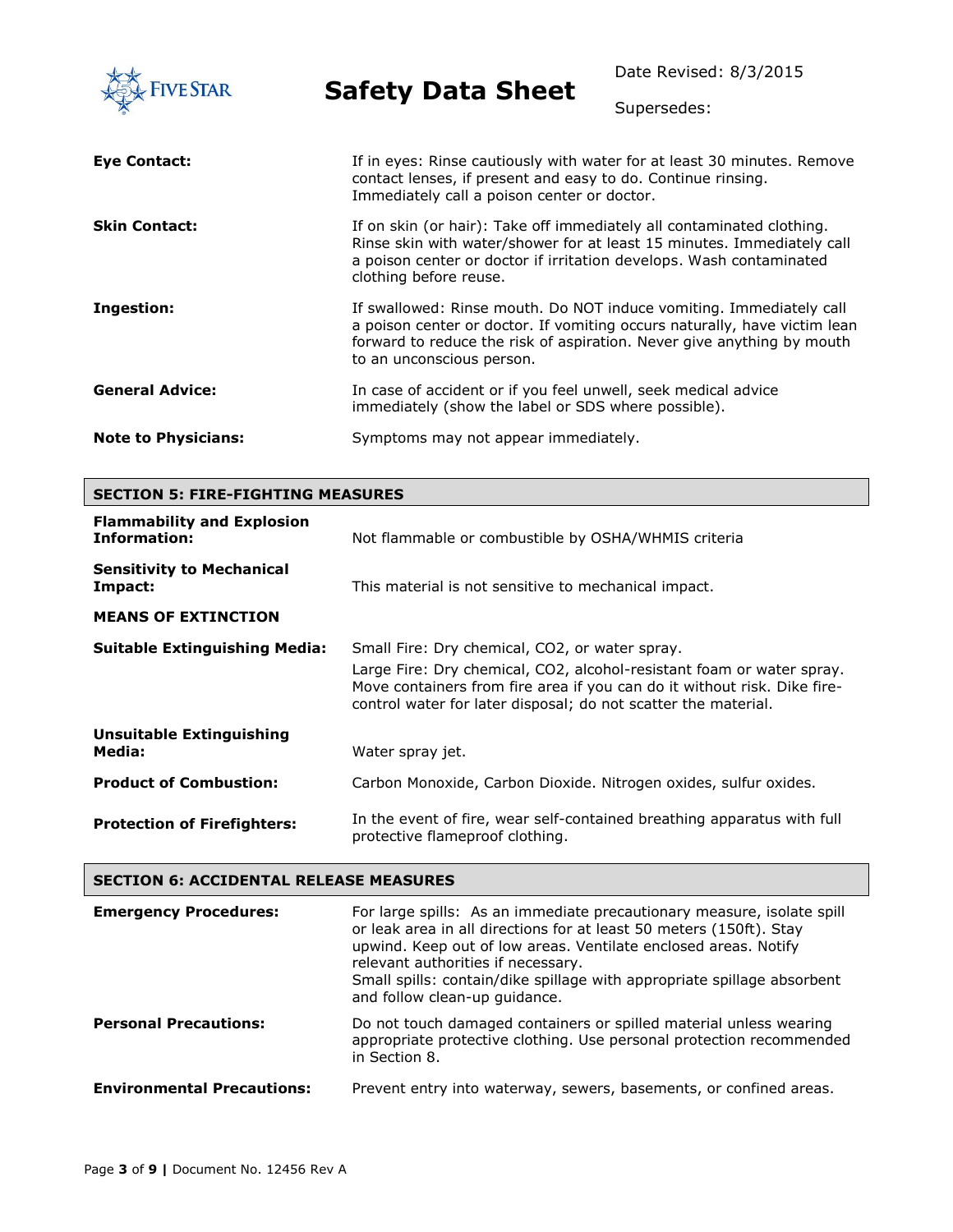**FIVE STAR** 

**Safety Data Sheet**

Date Revised: 8/3/2015

Supersedes:

| <b>Methods for Containment:</b> | Stop leak if you can do it without risk.                                                               |
|---------------------------------|--------------------------------------------------------------------------------------------------------|
| <b>Methods for Cleanup:</b>     | Absorb or cover with dry earth, sand, or other non-combustible<br>material and transfer to containers. |
| <b>Other Information:</b>       | See Section 13 for disposal considerations.                                                            |

#### **SECTION 7: HANDLING AND STORAGE**

| Handling: | Do not swallow. Do not breathe mist, vapors, or spray. Do not get in<br>eyes, on skin, or on clothing. Wash thoroughly after handling. Do not<br>eat, drink, or smoke when using this product. Contaminated work<br>clothing should not be allowed out of workplace. See Section 8 for<br>information on Personal Protective Equipment. |
|-----------|-----------------------------------------------------------------------------------------------------------------------------------------------------------------------------------------------------------------------------------------------------------------------------------------------------------------------------------------|
| Storage:  | Store locked up. Store away from incompatible materials, exposure<br>conditions. See Section 10 for information on incompatible materials.<br>For use with polyurethane, nitrogen purge is advised. Keep out of<br>reach of children.                                                                                                   |

#### **SECTION 8: EXPOSURE CONTROLS/PERSONAL PROTECTION**

#### **Exposure Guidelines**

| Component                     | CAS No. | <b>ACGIH(TLV)</b> | <b>OSHA(PEL)</b> |
|-------------------------------|---------|-------------------|------------------|
| Aromatic<br>Thiomethyldiamine | TS      | Not available.    | Not available    |
| Aromatic Ethyldiamine         | TS      | Not available.    | Not available    |

PEL: Permissible Exposure Limit TLV: Threshold Limit Value.

**Engineering Controls:** Not normally required. Use mechanical ventilation in enclosed areas.

#### **PERSONAL PROTECTIVE EQUIPMENT (PPE)**

**Eye/Face Protection:** Wear chemical safety goggles and full face shield. Ensure that eyewash stations and safety showers are close to the workstation location. Use equipment for eye protection that meets the standards referenced for OSHA regulations in 29 CFR 1910.133 for Personal Protective Equipment. Hand Protection: Wear chemical resistant protective gloves; nitrile, neoprene. **Skin and Body Protection:** Wear protective clothing. Clothing with full length sleeves and pants should be worn. **Respiratory Protection:** Use respirator when performing operations involving potential exposure to vapor of the product. **General Hygiene Considerations:** Handle according to established industrial hygiene and safety practices. Follow guidance as recommended in Section 2.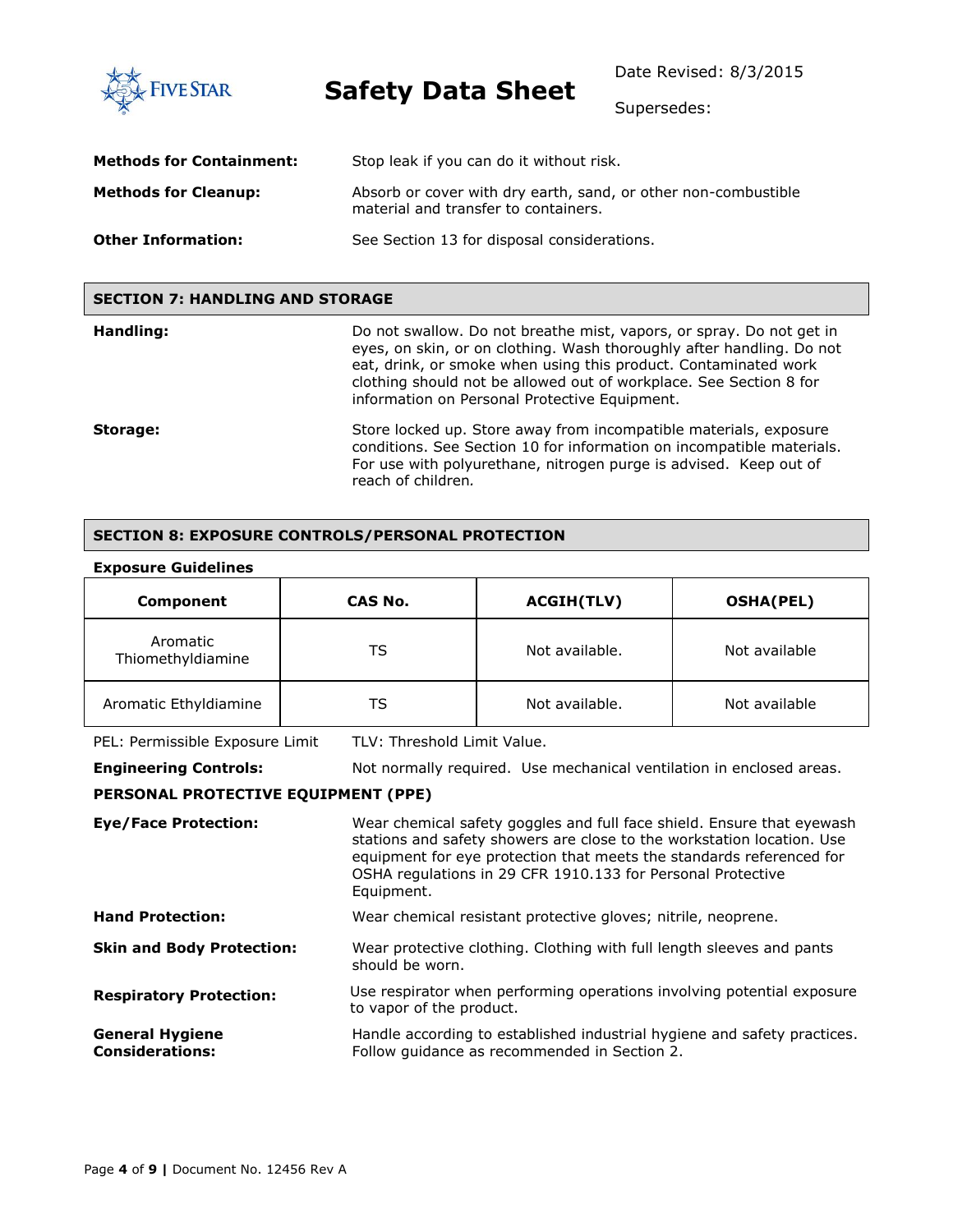

Supersedes:

| <b>SECTION 9: PHYSICAL AND CHEMICAL PROPERTIES</b> |                                            |  |
|----------------------------------------------------|--------------------------------------------|--|
| <b>Appearance:</b>                                 | Oily liquid                                |  |
| Color:                                             | Dark                                       |  |
| Odor:                                              | sulfur                                     |  |
| <b>Odor Threshold:</b>                             | Not Available                              |  |
| <b>Physical State:</b>                             | Liquid                                     |  |
| pH:                                                | Not applicable                             |  |
| <b>Melting Point / Freezing Point:</b>             | Liquid                                     |  |
| <b>Initial Boiling Point:</b>                      | Not applicable                             |  |
| <b>Boiling Point:</b>                              | Decomposes > 270°C (518°F) without boiling |  |
| <b>Flash Point:</b>                                | 192°C (378°F) closed cup                   |  |
| <b>Evaporation Rate:</b>                           | $<$ 1; butyl acetate = 1                   |  |
| Flammability (solid, gas):                         | Not Available                              |  |
| <b>Lower Flammability Limit:</b>                   | Not Available                              |  |
| <b>Upper Flammability Limit:</b>                   | Not Available                              |  |
| <b>Vapor Pressure:</b>                             | $0.1$ mm Hg (20 $^{\circ}$ C)              |  |
| <b>Vapor Density:</b>                              | 11.8, Air = $1$                            |  |
| <b>Relative Density:</b>                           | 1.12                                       |  |
| Solubility:                                        | Slight, 10 mg/l                            |  |
| <b>Partition Coefficient: n-Octanol/Water:</b>     | Not Available                              |  |
| <b>Auto-ignition Temperature:</b>                  | Not available                              |  |
| <b>Decomposition Temperature:</b>                  | Not Available                              |  |
| <b>Viscosity:</b>                                  | 150-200 cps                                |  |
| Percent Volatile, wt.%:                            | 0%                                         |  |
| VOC Content, wt.%:                                 | 0%                                         |  |
| <b>Density:</b>                                    | 1.12                                       |  |
| <b>Coefficient of Water/Oil Distribution:</b>      | Not Available                              |  |

#### **SECTION 10: STABILITY AND REACTIVITY**

**Chemical Stability:** Stable under normal conditions.

**Possibility of Hazardous** 

Can decompose at elevated temperatures.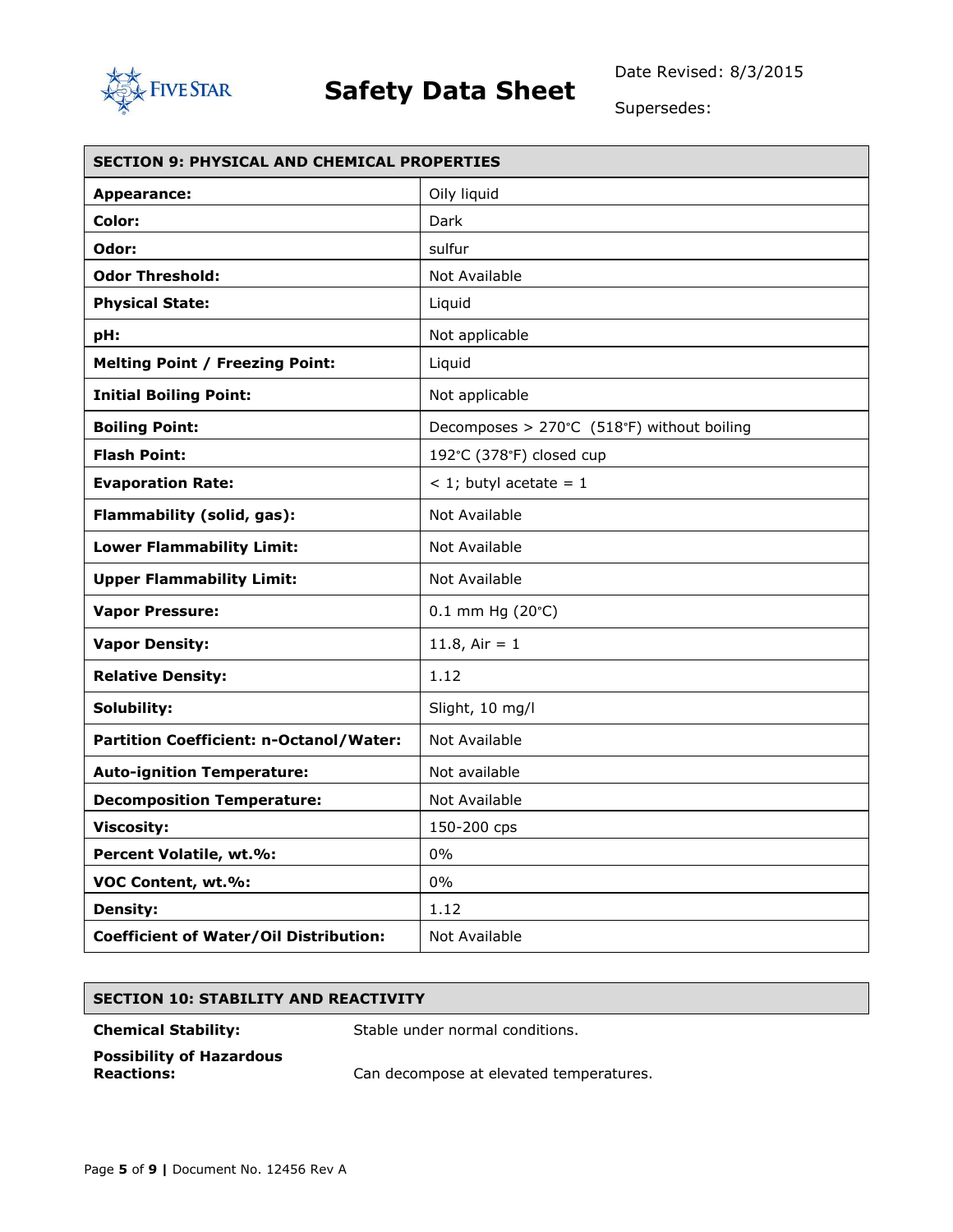

Date Revised: 8/3/2015

Supersedes:

| <b>Hazardous Decomposition</b><br><b>Products:</b> | Carbon Monoxide, Carbon Dioxide. Nitrogen oxides, sulfur oxides.               |
|----------------------------------------------------|--------------------------------------------------------------------------------|
| <b>Conditions to Avoid:</b>                        | Excessive heat, exposure to moisture.                                          |
| <b>Incompatible Materials:</b>                     | Polyurethane resins under uncontrolled conditions; strong oxidizing<br>agents. |

#### **SECTION 11: TOXICOLOGICAL INFORMATION**

### **Acute Toxicity Oral** 1500 mg/kg (Rat) **Dermal** 2000 mg/kg (Rat) **Inhalation:** Not available **Primary Irritant Effect On the Skin:** No skin irritation (rabbit 4hrs) **Primary Irritant Effect On the Eye:** Slight irritating effect (rabbit) **Sensitization:** Sensitization possible through skin contact (quinea pig) **Additional Toxicological Information:** The product shows the following dangers according to the calculation method of the General EU Classification Guidelines for Preparations as issued in the latest version: Irritant Toxic and/or corrosive effects may be delayed up to 24 hours. **Repeated Dose Toxicity:** Not available. **Mutagenicity:** In vitro tests showed mutagenic effects for components of this product, however Unscheduled DNA synthesis(UDS), Cell Transformation (Balbc/3T3), and Chinese Hamster Ovary study are all negative.

#### **SECTION 12: ECOLOGICAL INFORMATION**

| <b>Toxicity</b>                             |                                                                                                   |
|---------------------------------------------|---------------------------------------------------------------------------------------------------|
| <b>Aquatic Toxicity:</b>                    | The material is harmful to the environment.                                                       |
| <b>Acute Toxicity:</b>                      | LC50(Fish, 96 hr): 3.7 mg/l; LC50(Daphnia magna, 48 hr): 0.9<br>mg/l; LL50(alga, 72 hr): 4.9 mg/l |
| <b>Persistence and</b><br>Degradability:    | The product is partly biodegradable. Significant residuals remain.                                |
| <b>Bio-accumulative Potential:</b>          | Cyprinus carpio (Carp), 28 day exposure time.                                                     |
| <b>Mobility in Soil:</b>                    | No further relevant information available.                                                        |
| <b>Ecotoxical Effects</b><br><b>Remark:</b> | Toxic for fish.                                                                                   |
| <b>Additional Ecological Information</b>    |                                                                                                   |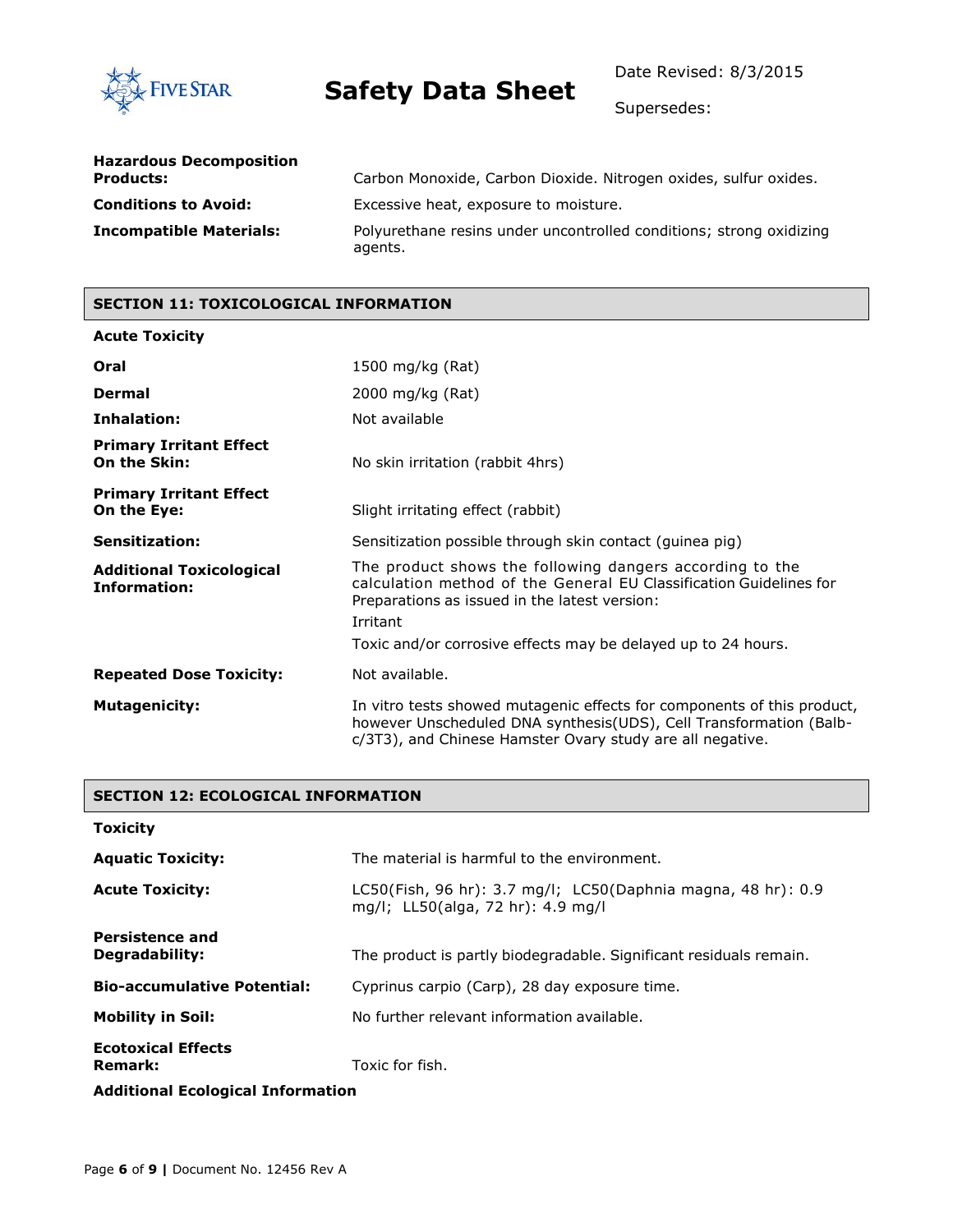| <b>FIVE STAR</b>              | <b>Safety Data Sheet</b>                                                                                                                                                                                                                                                                                                                                                                        | Date Revised: 8/3/2015<br>Supersedes: |
|-------------------------------|-------------------------------------------------------------------------------------------------------------------------------------------------------------------------------------------------------------------------------------------------------------------------------------------------------------------------------------------------------------------------------------------------|---------------------------------------|
| <b>General Notes:</b>         | This statement was deduced from products with a similar structure or<br>composition. Due to available data on eliminability/decomposition<br>and bioaccumulation potential prolonged term damage of the<br>environment cannot be excluded.<br>Do not allow undiluted product or large quantities of it to reach<br>ground water, water course or sewage system. Toxic for aquatic<br>organisms. |                                       |
| <b>PBT Assessment:</b>        | PBT: Not applicable.                                                                                                                                                                                                                                                                                                                                                                            |                                       |
| <b>vPvB Assessment:</b>       | vPvB: Not applicable.                                                                                                                                                                                                                                                                                                                                                                           |                                       |
| <b>Other Adverse Effects:</b> | No further relevant information available.                                                                                                                                                                                                                                                                                                                                                      |                                       |

#### **SECTION 13: DISPOSAL CONSIDERATIONS**

#### **Waste Treatment Methods**

| <b>Recommendation:</b>                               | Do not contaminate ponds, waterways or ditches with chemical. Do<br>not allow product to reach sewage system.                                                                                                               |  |
|------------------------------------------------------|-----------------------------------------------------------------------------------------------------------------------------------------------------------------------------------------------------------------------------|--|
|                                                      | Can be disposed of with household garbage after solidification<br>following consultation with the waste disposal facility operator and<br>the pertinent authorities and adhering to the necessary technical<br>regulations. |  |
| <b>Uncleaned Packaging</b><br><b>Recommendation:</b> | Disposal must be made according to official regulations.                                                                                                                                                                    |  |

#### **SECTION 14: TRANSPORT INFORMATION**

| <b>US DEPARTMENT of</b><br><b>TRANSPORTATION (DOT)</b><br><b>Proper Shipping Name:</b>          | Environmentally hazardous substance, liquid, NOS<br>(Aromatic thiomethyldiamine) |
|-------------------------------------------------------------------------------------------------|----------------------------------------------------------------------------------|
| Class:                                                                                          | 9                                                                                |
| <b>UN #:</b>                                                                                    | UN3082                                                                           |
| <b>Packing Group:</b>                                                                           | Ш                                                                                |
| <b>CANADA Transportation of</b><br><b>Dangerous Goods (TDG)</b><br><b>Proper Shipping Name:</b> | Environmentally hazardous substance, liquid, NOS<br>(Aromatic thiomethyldiamine) |
| Class:                                                                                          | 9                                                                                |
| <b>UN #:</b>                                                                                    | UN3082                                                                           |
| <b>Packing Group:</b>                                                                           | ĦТ                                                                               |
| <b>Air Transport (ICAO-</b><br>IATA/DGR) Proper Shipping<br>Name:                               | Corrosive Liquid, Basic, Organic, NOS<br>(Aromatic thiomethyldiamine)            |
| <b>Class:</b>                                                                                   | 9                                                                                |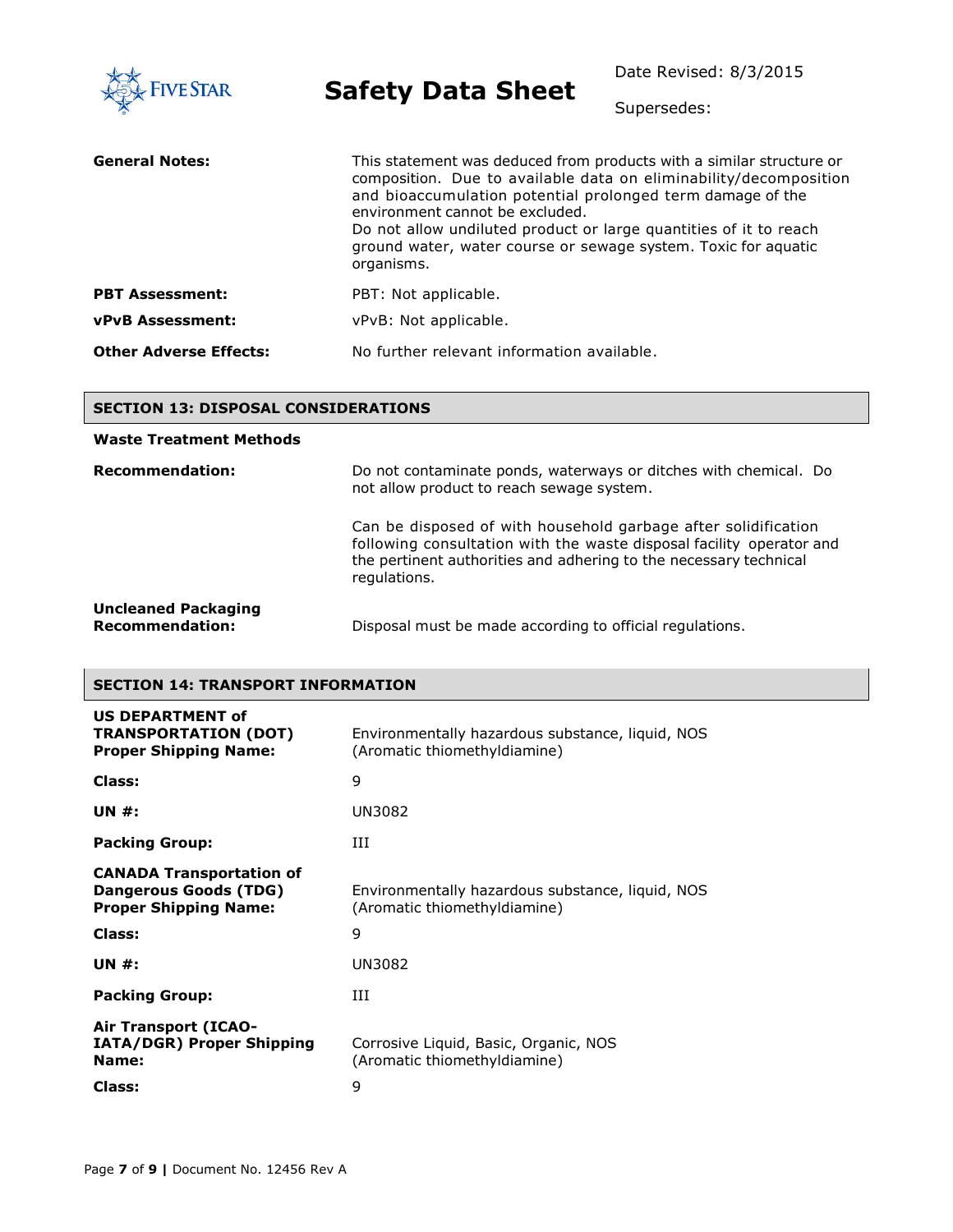

Supersedes:

| <b>UN #:</b>                                                                | UN3082                                                                |
|-----------------------------------------------------------------------------|-----------------------------------------------------------------------|
| <b>Packing Group:</b>                                                       | Ш                                                                     |
| <b>Sea Transport (IMDG-</b><br>Code/GGVSee) Proper<br><b>Shipping Name:</b> | Corrosive Liquid, Basic, Organic, NOS<br>(Aromatic thiomethyldiamine) |
| <b>UN #:</b>                                                                | 3082                                                                  |
| Class:                                                                      | 9                                                                     |
| <b>Packing Group:</b>                                                       | Ш                                                                     |
| <b>Marine Pollutant:</b>                                                    | yes                                                                   |
| <b>Special Provision(s):</b>                                                | EmS No. 1 F-A, EmS No. 2 S-F                                          |

| <b>SECTION 15: REGULATORY INFORMATION</b>       |                                                                                                                                                                                                                                                                                                                                                                           |  |  |  |
|-------------------------------------------------|---------------------------------------------------------------------------------------------------------------------------------------------------------------------------------------------------------------------------------------------------------------------------------------------------------------------------------------------------------------------------|--|--|--|
| <b>CERCLA Reportable Quantity</b>               | This material does not contain any components with a CERCLA RQ.                                                                                                                                                                                                                                                                                                           |  |  |  |
| <b>SARA 304 Reportable</b><br><b>Quantity</b>   | This material does not contain any components with a Section 304 EHS<br>RQ.                                                                                                                                                                                                                                                                                               |  |  |  |
| <b>CHEMICAL INVENTORIES</b>                     |                                                                                                                                                                                                                                                                                                                                                                           |  |  |  |
| US (TSCA):                                      | All components listed.                                                                                                                                                                                                                                                                                                                                                    |  |  |  |
| <b>CANADA (DSL):</b>                            | All components listed.                                                                                                                                                                                                                                                                                                                                                    |  |  |  |
| <b>FEDERAL REGULATIONS</b>                      |                                                                                                                                                                                                                                                                                                                                                                           |  |  |  |
| <b>CANADA:</b>                                  | This product has been classified in accordance with the hazard<br>criteria of the Controlled Products Regulations and the MSDS<br>contains all the information required by the Controlled Products<br>Regulations.                                                                                                                                                        |  |  |  |
| <b>WHMIS Classification:</b>                    | Class D <sub>1</sub> B - Toxic Material<br>Class D2B - Skin sensitization                                                                                                                                                                                                                                                                                                 |  |  |  |
| <b>UNITED STATES:</b>                           | This SDS had been prepared to meet the U.S. OSHA Hazard<br>Communication Standard, 29 CFR 1910.1200                                                                                                                                                                                                                                                                       |  |  |  |
| <b>SARA Title III:</b>                          | Section 302: No chemicals in this material are subject to the reporting<br>requirements of SARA Title III Section 302. Section 313: This material<br>does not contain any chemical components that exceed the threshold(de<br>minimus) reporting levels established by SARA Title II Section 313.<br>Section 311/312 Hazards: Acute Health Hazard, Chronic Health Hazard. |  |  |  |
| <b>STATE REGULATIONS</b>                        |                                                                                                                                                                                                                                                                                                                                                                           |  |  |  |
| <b>California</b><br><b>California Prop 65:</b> | This product does not contain chemicals known to the State of<br>California to cause cancer, birth defects, or any other reproductive<br>harm.                                                                                                                                                                                                                            |  |  |  |